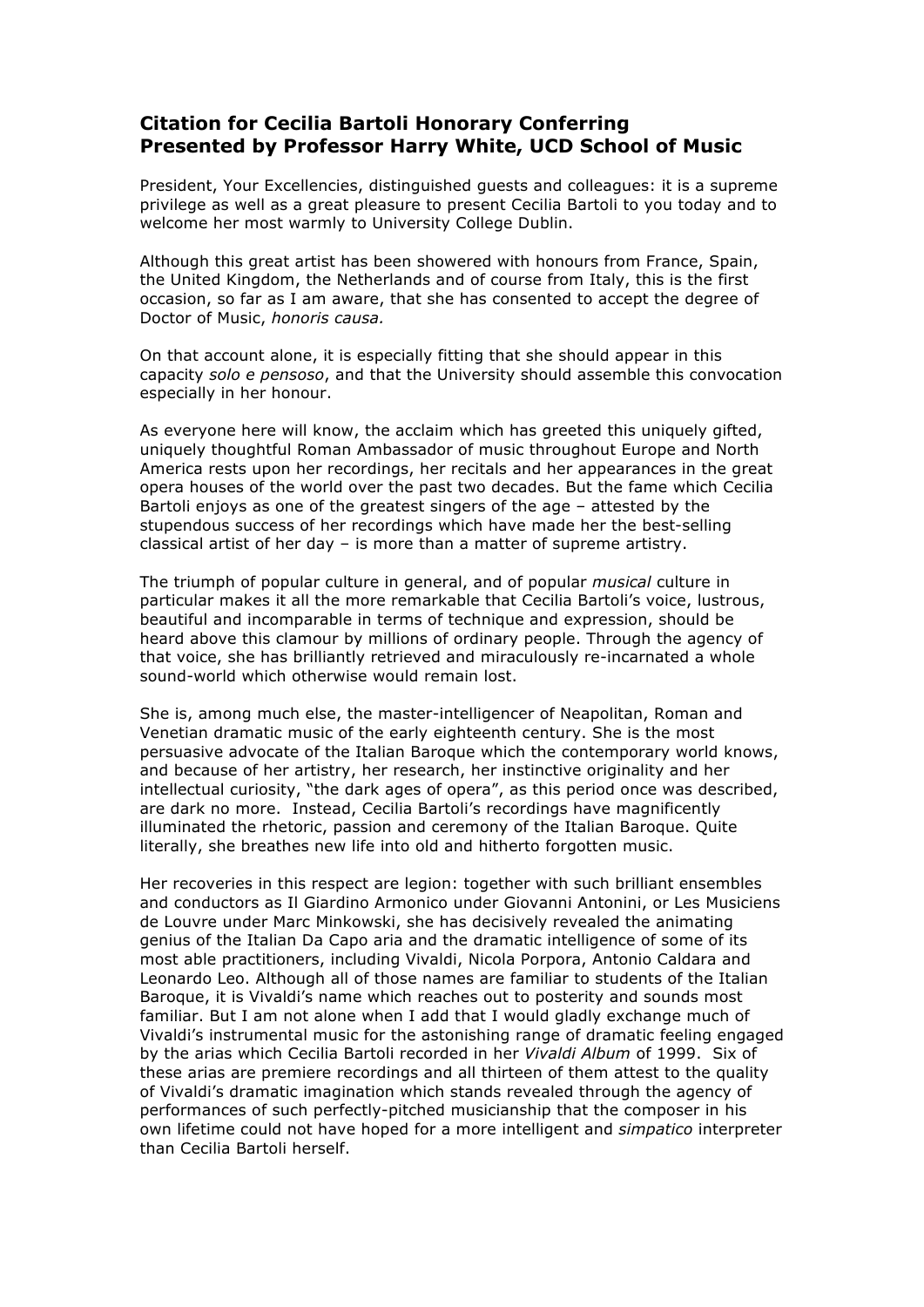If pressed on this point, I would simply refer the listener to the aria, 'Gelido in ogni vena' (from the 1731 version of *Farnace*) which not only transcends the dark-veined and haunted orchestral ritornello (itself reminiscent of the opening of 'Winter' from The Four Seasons) but which allows us to experience the Da Capo at its most searing and compelling. In such moments we are given access to a quality of musical utterance that has otherwise slipped away from the auditory imagination. The same album reveals in dizzying plenitude the vocal technique which has made Cecilia Bartoli so revered as a *virtuosa* without rival. It may please her to know that my colleague, Dr Wolfgang Marx, regularly uses this very album to exemplify the brilliance of High Baroque vocal style in his own teaching, and that his students are constantly surprised that the human voice is capable of such technical brilliance, and that opera before the French Revolution can articulate such spirited, vigorous and powerful emotion.

So, long before this day arrived, Cecilia Bartoli has indeed been a friend to us in the UCD School of Music, as she is to so many millions of listeners around the world. That, I think, is one of the hallmarks of an enduring and singular artist: she conveys with unrivalled intimacy and skill something essential about the human condition which cannot otherwise be imparted. For many people, music does this more immediately and more potently than any other art form, and often it transcends the spoken or even the written word in its capacity to move the soul and frequently to reassure it.

The ascendancy of music in Italian culture, especially in the invention of opera as the principal domain for artistic expression of this kind, is of course a commonplace.

In Ireland, by contrast, other modes of artistic expression have prevailed, so that the spoken or written word – in drama, in poetry and in fiction – has tended to take precedence, even if an aspiration to the condition of music is something which binds together the work of so many Irish writers who draw upon opera as a vital presence (and sometimes as a *rival* presence) in apposition with language itself. (The writings of James Joyce, whose university education took place in this very building, is an exemplary instance of what I mean).

Nevertheless, the long love affair which Ireland has conducted with Italian opera over the past two centuries counts for a great deal, especially on an occasion such as this. One of the very few Irish composers to have contributed decisively to the genre of Italian (and later English) opera was Michael William Balfe, whose *Bohemian Girl* echoes like a mantra through the works of James Joyce. But Balfe comes to mind on this occasion for a very different reason, namely his friendship and artistic collaboration with the great mezzo-soprano, Maria Malibran, whose life and work Cecilia Bartoli has done so much to restore to prominence. I shall return to the relationship between Balfe and Malibran in a few minutes.

Here it is Cecilia Bartoli's engagement with Maria Malibran that preoccupies me, and in particular her recordings, concerts and staged performances of the repertory which made Malibran famous. These have resulted in a much wider revival of interest in French and Italian romantic opera, and in composers such as Halévy and of course Bellini than would otherwise have been possible. Just as in her work on the Italian Baroque, so too Cecilia Bartoli's enterprises on behalf of the early nineteenth century, reveal an artist who has significantly widened our understanding and reception of this repertory through the agency of her patient research and stellar performances alike. Once again, I feel bound to refer the listener to *Maria*, a CD which magnificently apostrophises Cecilia Bartoli's ability to recover the forgotten past and make it live again. Speaking for a moment as a musicologist, I hope she will understand why I pause to salute her scholarship in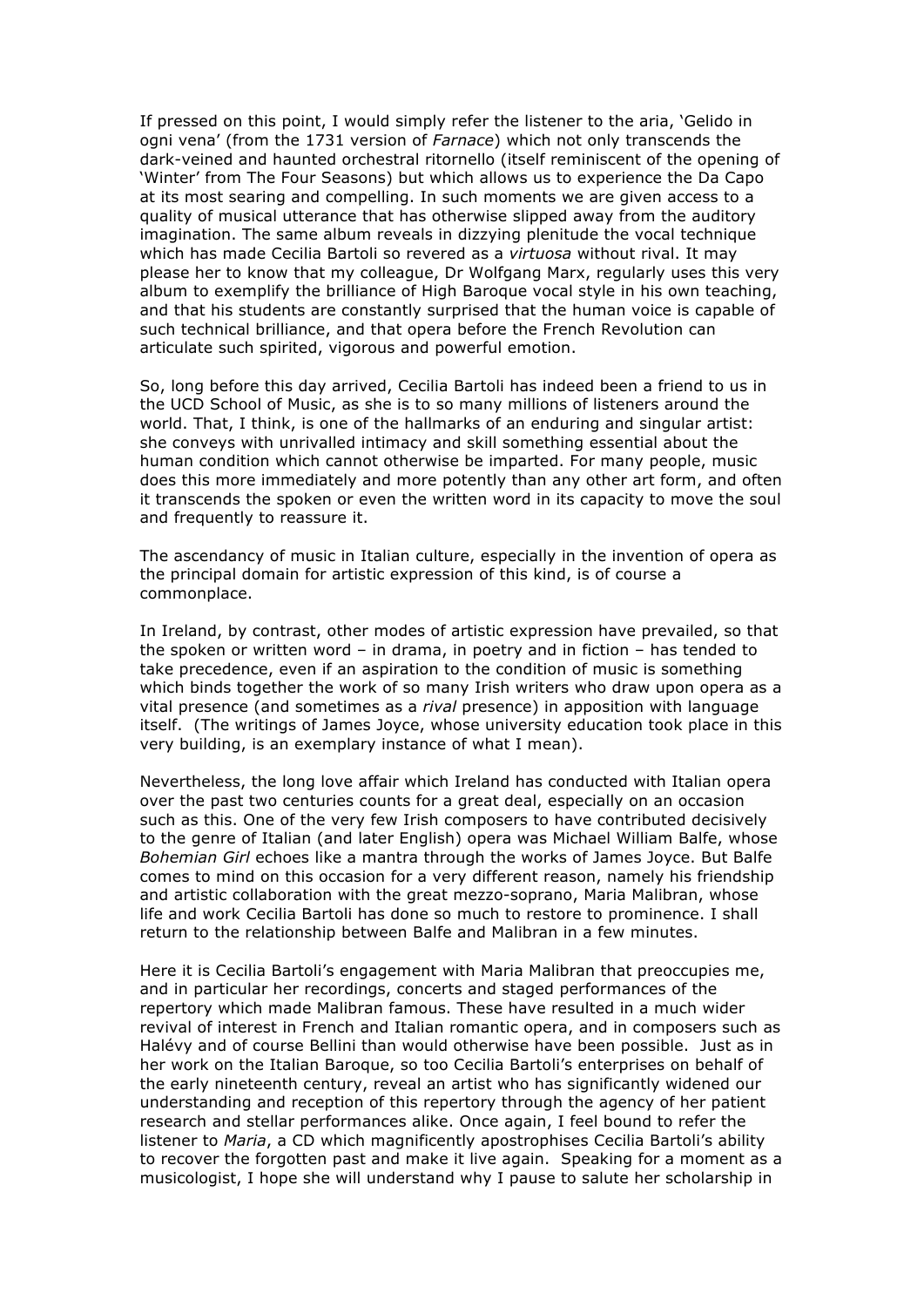this way. It would be easy to overlook this aspect of Cecilia Bartoli's work in favour of her amazing gifts as a singer and her spectacular powers of communication as an artist. Had she been content simply to confine herself to the already demanding role of a Prima Donna, or to record a repertory wellknown and therefore more likely to enjoy dissemination and commercial success, Cecilia Bartoli would still be a world-famous name today, so memorable and compelling are her musicianship and technical mastery.

But we honour her this morning not only on this account, but also because of her unmistakable commitment to scholarship, and through scholarship to the retrieval and restoration of so much music which resonates with the value-systems and historic circumstances that gave it life in the first place.

I don't believe there is any other singer who combines the roles of scholar and performer in quite this way. I am certain that the consistency and intellectual verve with which Cecilia Bartoli has created and extended her repertoire as an artist – that is, precisely through the agency of historical research- is entirely singular. Jorge Luis Borges once remarked that 'great readers are rarer and more numinous than great writers': this is an observation that deliberately goes against the grain of contemporary aesthetics, in which originality (in concept, as in execution) takes precedence over every other consideration. Borges wanted to redress this point of view, and to claim for criticism and interpretation a rarer and less acknowledged gift. It is a gift which Cecilia Bartoli possesses in abundance and it is also one which makes her in turn a 'great reader' (which is to say a great interpreter) in the creative sense applied to this term by Borges himself. It is for this reason that I described her a few minutes ago as a 'master-intelligencer' of the Italian Baroque.

When the President of University College Dublin, Dr Hugh Brady, invited me to present Cecilia Bartoli for this degree, the significance of this event for musicology in UCD was not lost on me for an instant. We are a very small School, even if our performance ensembles, in particular the UCD Choral Scholars and the UCD Symphony Orchestra give us a much wider presence across the university than we would otherwise enjoy. But musicology remains our claim to intellectual autonomy, and in particular historical musicology, ethnomusicology and analysis. Because Cecilia Bartoli is no stranger to the archive – she is, on the contrary, completely at home there – she will understand how grateful my colleagues and I feel that she should have accepted this honour. Since the inception of the School of Music in 2005, the DMUS degree has been bestowed only once previously, on the great pianist Alfred Brendel. I hope that Cecilia Bartoli will feel that she is in good company.

As is so often the case in these circumstances, we know all about Cecilia Bartoli, but she must know very little about us. This is not the occasion to enlighten her further, but I might be permitted, perhaps, to dwell on a tiny co-incidence (hardly even that, in truth) which nevertheless illustrates the timeliness of this occasion, as well as its relevance to the practice of musicology in this university. As some people here will know, the *Encyclopaedia of Music in Ireland*, now in the final stages of preparation, represents the largest research project in music ever to have been undertaken in this country. It will be published by University College Dublin Press in 2011. As one of its two general editors, I seem to be working every hour God sends to complete the text in time for this publication date. In any case, last week, while editing the article on Balfe, I read the following aloud to my fellow editor, Barra Boydell:

In 1834 Maria Malibran, who had befriended Balfe in Paris, arrived in Milan for her debut at La Scala. Through her influence Balfe joined her in the cast of Rossini's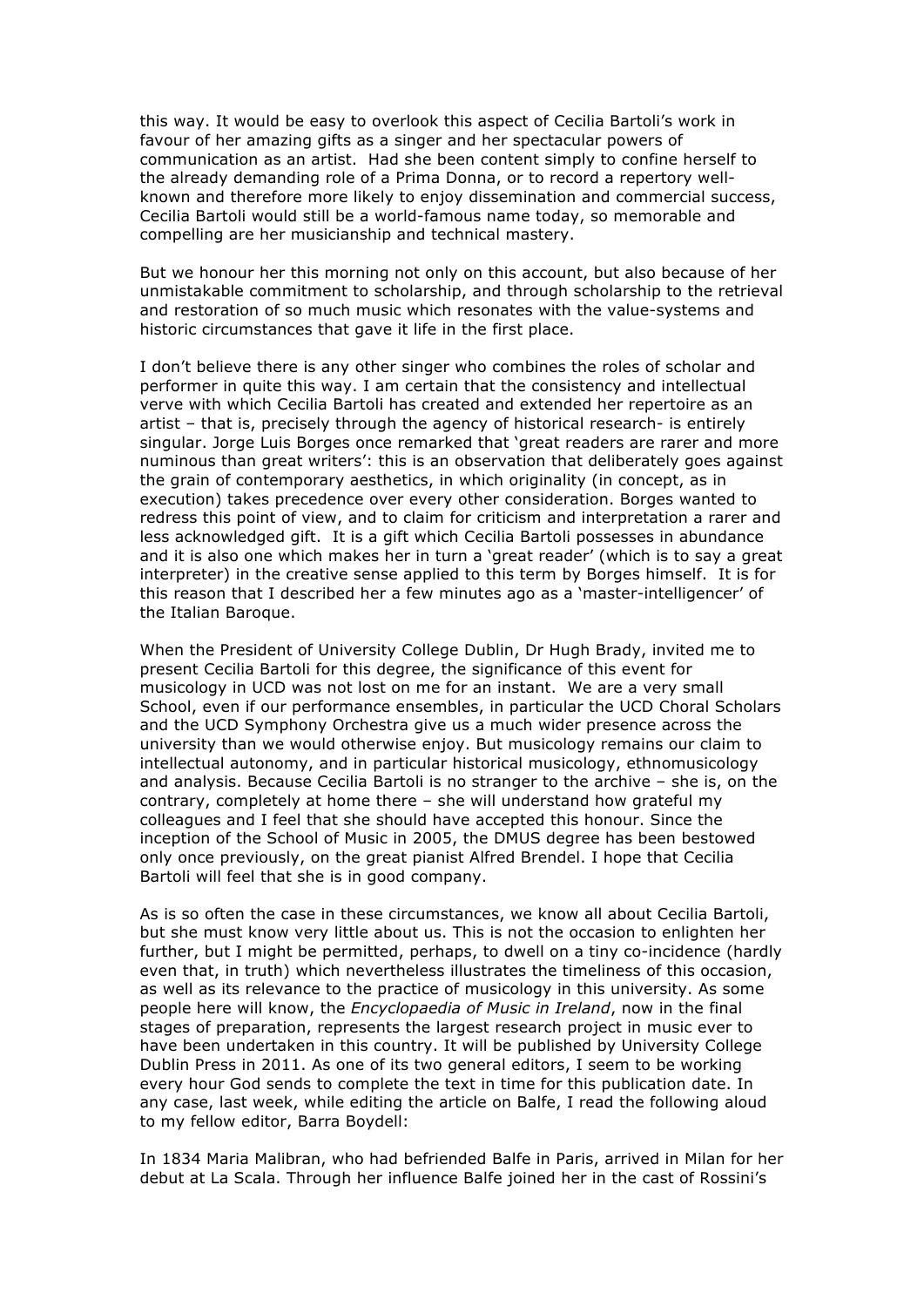*Otello* in May 1834. Early in 1835 he again sang with Malibran, this time at the La Fenice theatre in Venice in several leading roles. Malibran called Balfe 'The English Rossini', saying that she wanted him to write an opera for her for London. His friendship with the prima donna had a significant influence on his subsequent career.

As soon as I had finished reading, there was a pause, and then I said, very slowly: "Cecilia Bartoli". Barra replied, with equal deliberation: 'Of course!' For one precious moment, the friendship between Balfe and Malibran and the otherwise great distance between the history of Irish music and one of the world's greatest singers seemed to be tantalizingly in alignment. Even though Balfe was Irish (and not English), and Malibran was Spanish (and not Italian), Balfe did in fact write an opera for her, *The Maid of Artois*, in 1836. And here we are, 174 years later, in an Irish university, paying tribute to Malibran's great redeemer, Cecilia Bartoli. Perhaps there is truth in the harmony of the spheres after all.

There is certainly truth in the consolation and refuge which Cecilia Bartoli's voice provides, in the value of great art which her musicianship affirms, in the soundworld which her scholarship has uncovered. These three dimensions of her art seem to speak even more eloquently in the context of a country such as this one which, for all its enthusiasm for opera, has never quite succeeded in emancipating the genre from its spurious connotations of privilege, elitism and condescension. And now, when the very economic sovereignty of the country lies in question in a saga of mismanagement, corruption, complacency and sheer misfortune that would make even the most sensational and lurid opera seem tame by comparison, our hopes for the educational and financial infrastructure which opera itself entails are once again diminished. In these somber circumstances, the redress and refuge of great music seem to me more important than ever. If only on that account, the achievement of Cecilia Bartoli richly merits the great gratitude with which we acknowledge and honour her today.

But my last thought remains with that supreme admixture of scholarship and artistry, of history and musical utterance, which distinguishes the work of this great singer. So many of her individual recordings attest these qualities in abundance that it is very difficult to single any one of them out without feeling an imperative need to draw attention to all of them. Thus her album devoted to Antonio Salieri with the Orchestra of the Age of Enlightenment (from 2003) or her sequence of oratorio arias by Handel, Alessandro Scarlatti and Caldara from 2005 dramatically uncovers a repertoire previously known (if at all) only to a handful of scholars. Perhaps her most audacious project in this respect is the magnificently produced *Sacrificium* album from 2009, subtitled 'The Age of the Castrato'. Audacious, because the album itself asks us to confront 'the sacrifice of hundreds of thousands of boys in the name of music'. This juxtaposition of magnificent art and the barbaric means of its original production reminds us, in no uncertain terms, that history and music are not innocently involved with each other and that no one period in European affairs (including ours) has a monopoly on the brutal abuse of children. And yet: the music, through the agency of Cecilia Bartoli's own ineffably perfect art, prompts us to contemplate the pity and waste of the whole Castrato cult, invented by a society even more pathologically indifferent than our own.

*La musique avant tout chose* remains the watchword of European society, indeed of the whole western world, whether as a source of intimacy, emotional remembrance, physical exuberance or expression of power. At the last, Cecilia Bartoli's extraordinary gifts as a singer confirm that music is indeed the 'supreme mystery in the science of humankind'. We may never be able to account properly